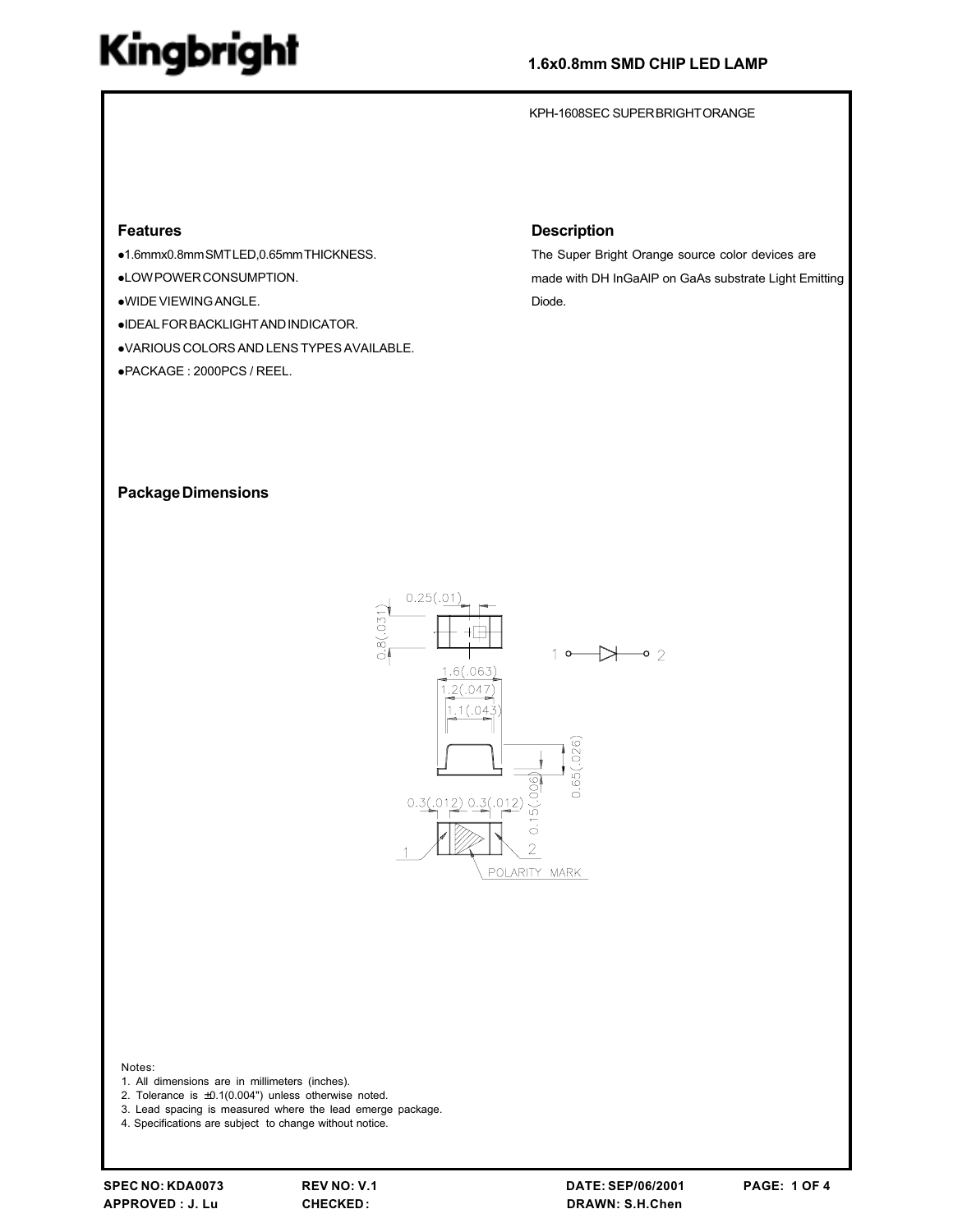| <b>Selection Guide</b> |                               |                    |                     |      |                         |  |  |  |  |
|------------------------|-------------------------------|--------------------|---------------------|------|-------------------------|--|--|--|--|
| Part No.               | <b>Dice</b>                   | Lens Type          | lv (mcd)<br>@ 20 mA |      | <b>Viewing</b><br>Angle |  |  |  |  |
|                        |                               |                    | Min.                | Typ. | 201/2                   |  |  |  |  |
| KPH-1608SEC            | SUPER BRIGHT ORANGE (InGaAIP) | <b>WATER CLEAR</b> | 80                  | 200  | $120^\circ$             |  |  |  |  |

Note:

1. 01/2 is the angle from optical centerline where the luminous intensity is 1/2 the optical centerline value.

## Electrical / Optical Characteristics at TA=25°C

| Symbol   | Parameter               | <b>Device</b>       | Typ. | Max. | <b>Units</b> | <b>Test Conditions</b> |
|----------|-------------------------|---------------------|------|------|--------------|------------------------|
| $λ$ peak | Peak Wavelength         | Super Bright Orange | 610  |      | nm           | $IF = 20mA$            |
| λD       | Dominate Wavelength     | Super Bright Orange | 601  |      | nm           | $IF = 20mA$            |
| Δλ1/2    | Spectral Line Halfwidth | Super Bright Orange | 29   |      | nm           | $IF = 20mA$            |
| C        | Capacitance             | Super Bright Orange | 30   |      | pF           | VF=0V;f=1MHz           |
| $V_F$    | <b>Forward Voltage</b>  | Super Bright Orange | 2.0  | 2.5  | V            | $IF = 20mA$            |
| $_{R}$   | Reverse Current         | Super Bright Orange |      | 10   | uA           | $VR = 5V$              |

### Absolute Maximum Ratings at TA=25°C

| Parameter                            | <b>Super Bright Orange</b>         | <b>Units</b> |
|--------------------------------------|------------------------------------|--------------|
| Power dissipation                    | 75                                 | mW           |
| DC Forward Current                   | 30                                 | mA           |
| Peak Forward Current [1]             | 195                                | mA           |
| Reverse Voltage                      | 5                                  | ν            |
| <b>Operating Temperature</b>         | -40 $\degree$ C To +85 $\degree$ C |              |
| Storage Temperature<br>$\sim$ $\sim$ | -40 $\degree$ C To +85 $\degree$ C |              |

Note:

1. 1/10 Duty Cycle, 0.1ms Pulse Width.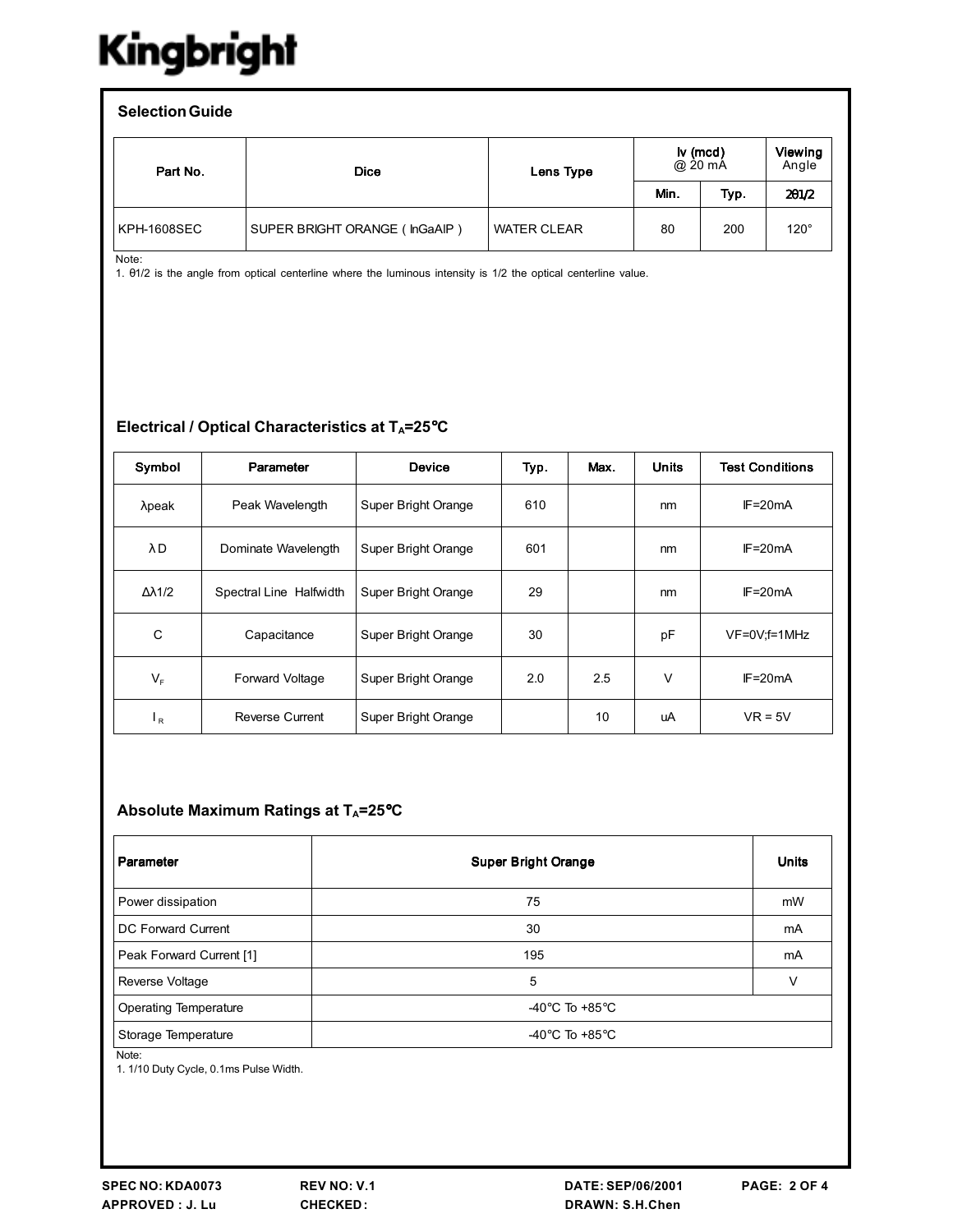

SPEC NO: KDA0073 APPROVED : J. Lu

REV NO: V.1 **CHECKED:** 

DATE: SEP/06/2001 DRAWN: S.H.Chen